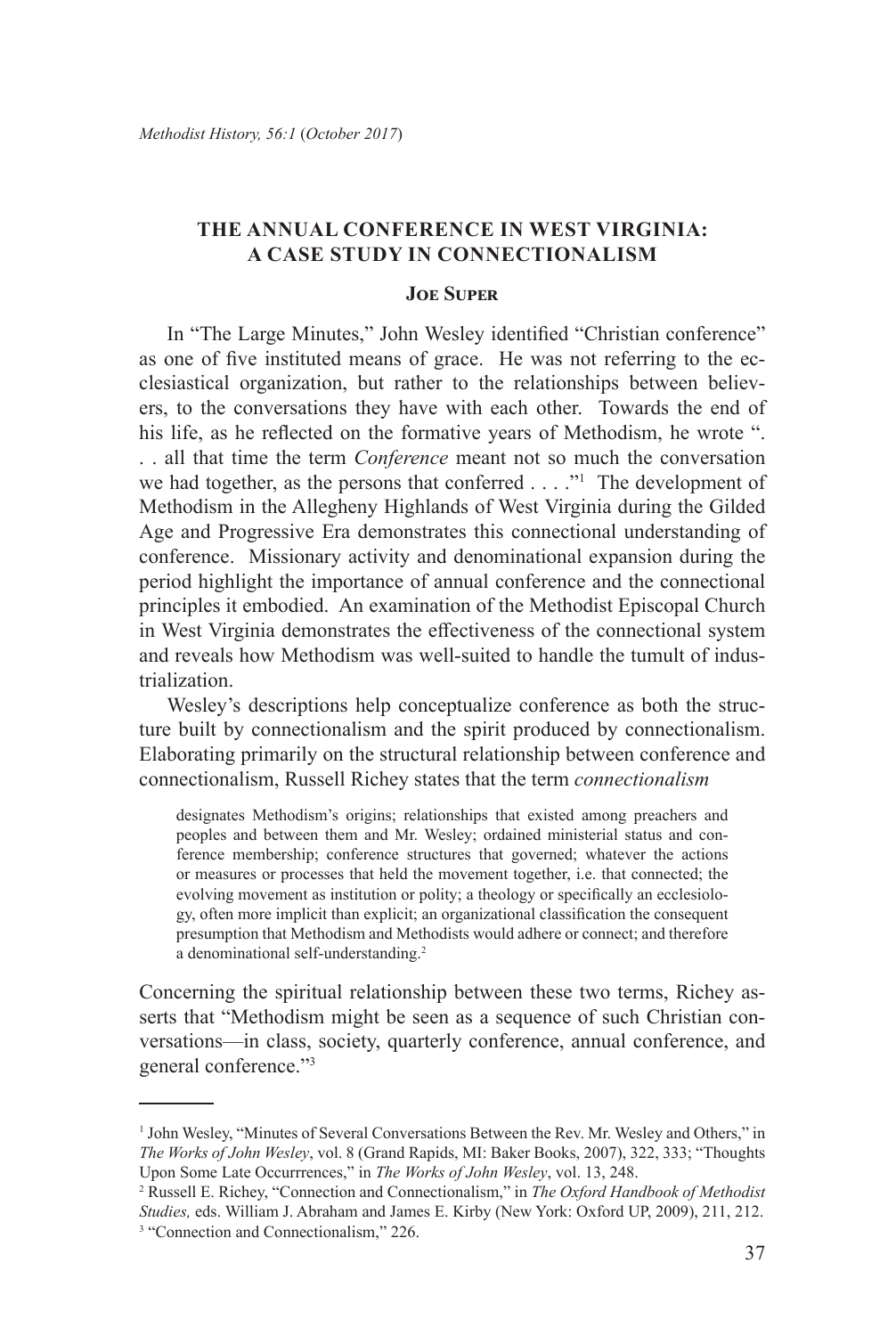This framework of conference and connection in American Methodism is essential when exploring the links between Methodism and the larger American culture. Recognizing the centrality of conference and connection to Methodism is required, in order to comprehend how that denomination viewed and responded to crucial periods of change in the United States. The most obvious example of this is the division of the Methodist Episcopal Church prior to the Civil War in 1844. As C. C. Goen observed when discussing that schism, "The close connectionalism of the Methodist Episcopal Church meant that matters affecting polity and procedure received intense scrutiny, and any significant dispute had to be dealt with—usually in some annual conference, and if not settled satisfactorily there, in General Conference."4

Methodists continued to see conference as the vehicle through which to apply a set of religious principles, to preserve and propagate Methodism. Thus, when confronted with the extreme changes brought about by industrialization and modernization, Methodists in West Virginia continued to rely on the annual conference as a mediator between local congregations/quarterly conferences and general conference and as a mode of ministry to the people in and around the conference boundaries.

This essential feature of Methodist polity is often overlooked by scholars examining the relationship between religion and the social and economic turmoil of the Gilded Age and Progressive Era. In her treatment of Methodism in Appalachia, Deborah Vansau McCauley argues that congregations in the mountains leaned toward holiness theology or became independent holiness churches, while churches in valley towns and larger cities maintained stronger links to mainstream Methodism. In his work on Christianity in the eastern Kentucky coalfields, Richard Callahan follows this line of thought, echoing the claim that Methodism was not "indigenous" to the region at all by the time of industrialization. Going further than McCauley, he argues that Methodist churches across eastern Kentucky represented modern religion and society to such an extent that they could not contribute to the emergence of an independent holiness movement.5

<sup>4</sup> C. C. Goen, *Broken Churches, Broken Nation: Denominational Schism and the Coming of the*  American Civil War (Macon, GA: Mercer UP, 1985), 78.

Deborah V. McCauley, *Appalachian Mountain Religion: A History* (Chicago: U Illinois P, 1995), 241-243; Melvin E. Dieter, "Wesleyan/Holiness Churches," in *Christianity in Appalachia: Profiles in Regional Pluralism*, ed. Bill Leonard (Knoxville: U Tennessee P, 1999), 228-237; Richard J. Callahan, Jr., *Work and Faith in the Kentucky Coal Fields: Subject to Dust* (Indianapolis: Indiana UP, 2009), 60, 61, 134-141. The literature on industrialization in Appalachia is extensive, and much of it deals with religion in some way. Some of the most recent works that focus on this particular mountain region include Don Teter, *Goin' Up Gandy: A History of the Dry Fork Region of Randolph and Tucker Counties West Virginia* (Parsons, WV: McClain Printing, 2011); Steve Bodkins, *Bemis and Glady West Virginia: A History of Two Mountain Towns* (Parson, WV: McClain Printing, 2006); Alan R. Clarke, *The West Virginia Central and Pittsburgh Railway: A Western Maryland Predecessor* (Lynchburg, VA: TLC Publishing, 2003); and *West Virginia's Coal and Coke Railway: A B&O Predecessor* (Lynchburg, VA: TLC Publishing, 2002).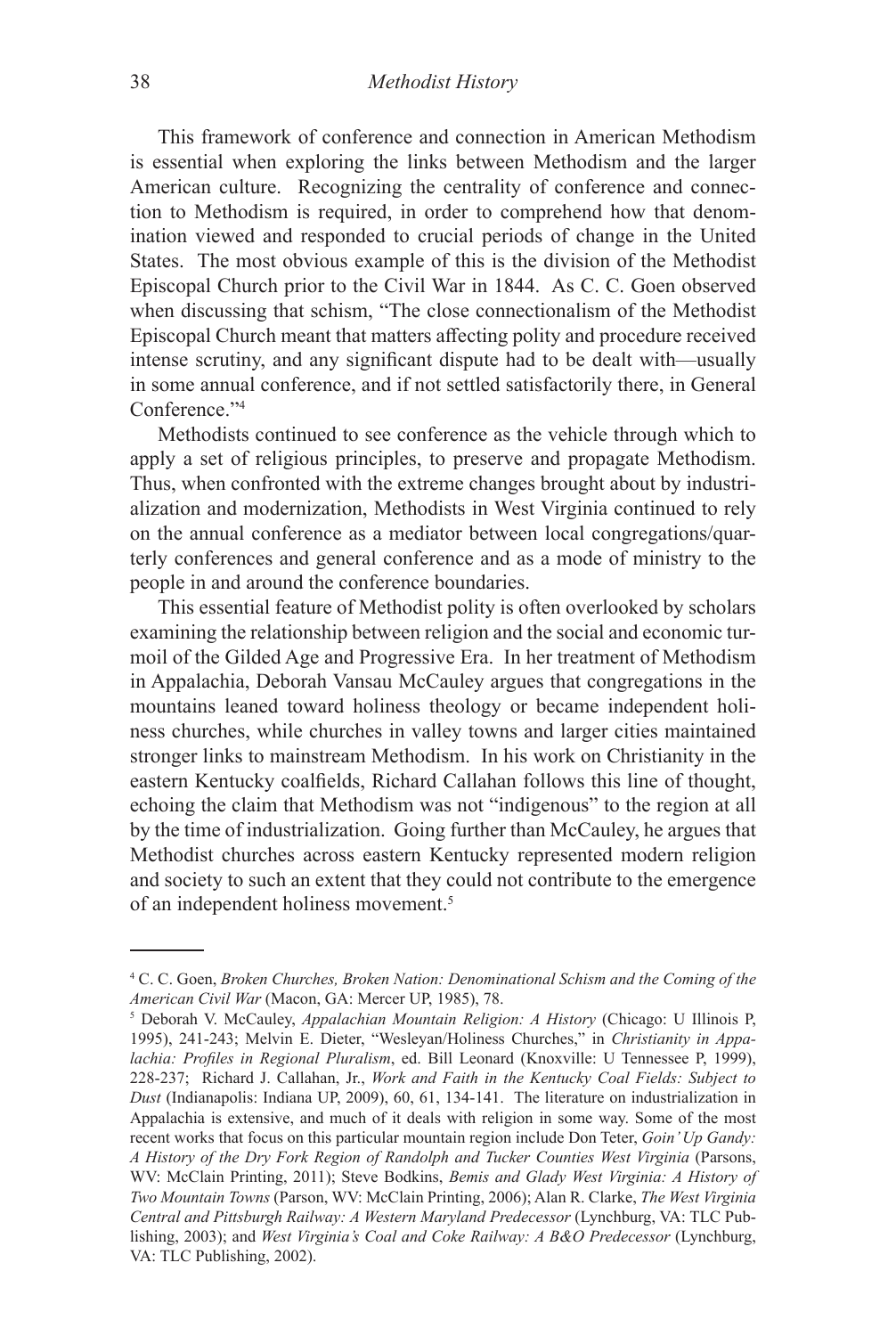Callahan's findings and conclusions fit well in McCauley's larger argument about modernization and religious purity and primitivist movements. More importantly, underlying these conclusions is an assertion that the Methodist ecclesiastical structure somehow broke down, that the annual conference ceased to serve as an effective ecclesiastical and missional agency, thus allowing other factors and actors to influence theology and polity.

These studies explore just one sub-region of Appalachia, the Cumberlands. This present investigation focuses exclusively on the Alleghenies, and it presents a markedly different picture. During this period, Methodists in these remote highlands, whether in mountain communities, mill towns, or county seats, exhibited little substantial displeasure with mainstream Methodism in general or the episcopacy/connectional system in particular. Reactionary shifting into the independent holiness or Pentecostal camps was by no means a given in industrializing Appalachia. Methodism in four West Virginia mountain counties shows how the connectional system embodied in the annual conference responded to the changes produced by the advent of the railroad between 1880 and 1900.

Studying the Allegheny region of West Virginia is particularly helpful, because the churches in these counties fell under the jurisdiction of different annual conferences during the late nineteenth and early twentieth centuries. Methodist Episcopal churches were split between two conferences. The Baltimore Conference encompassed Mineral and Grant Counties. Churches in Tucker and Randolph counties were members of the West Virginia Conference. This division provides a window into the importance of that ecclesiastical unit and the role it played during the period. The episcopal system of the MEC actually enabled the church to weather the storms of industrialization, rather than to be swept away by them.

In 1865, in response to a group of Methodists in Tennessee who desired to unite with that denomination, the MEC formed the Holston Conference. This was just one example of a missionary conference in traditional MECS territory that would serve both whites and blacks.<sup>6</sup> Because this new conference was located in the Blue Ridge Mountains, it also constituted the beginning of MEC mountain work. However, once the Holston Conference was organized, General Conference left it to function as any other annual conference. Through Reconstruction, the MEC work in the South focused primarily on race relations in the various missionary conferences. With African Americans being comparatively scarce in the up country, these regions remained neglected. That changed in the 1880s, as Northern Protestants in general began to see the need for specific work among mountain whites.

In the case of the MEC, this would in some way replicate the work al-

<sup>&</sup>lt;sup>6</sup> William Crawford Barclay, *The Methodist Episcopal Church, 1845-1939, Vol. 3: Widening Horizons, 1845-1895* (New York: The Board of Missions of the Methodist Church, 1957), 303-305. This new Holston Conference mirrored an existing Southern Methodist conference occupying the same territory in eastern Tennessee, western North Carolina, and southwestern Virginia.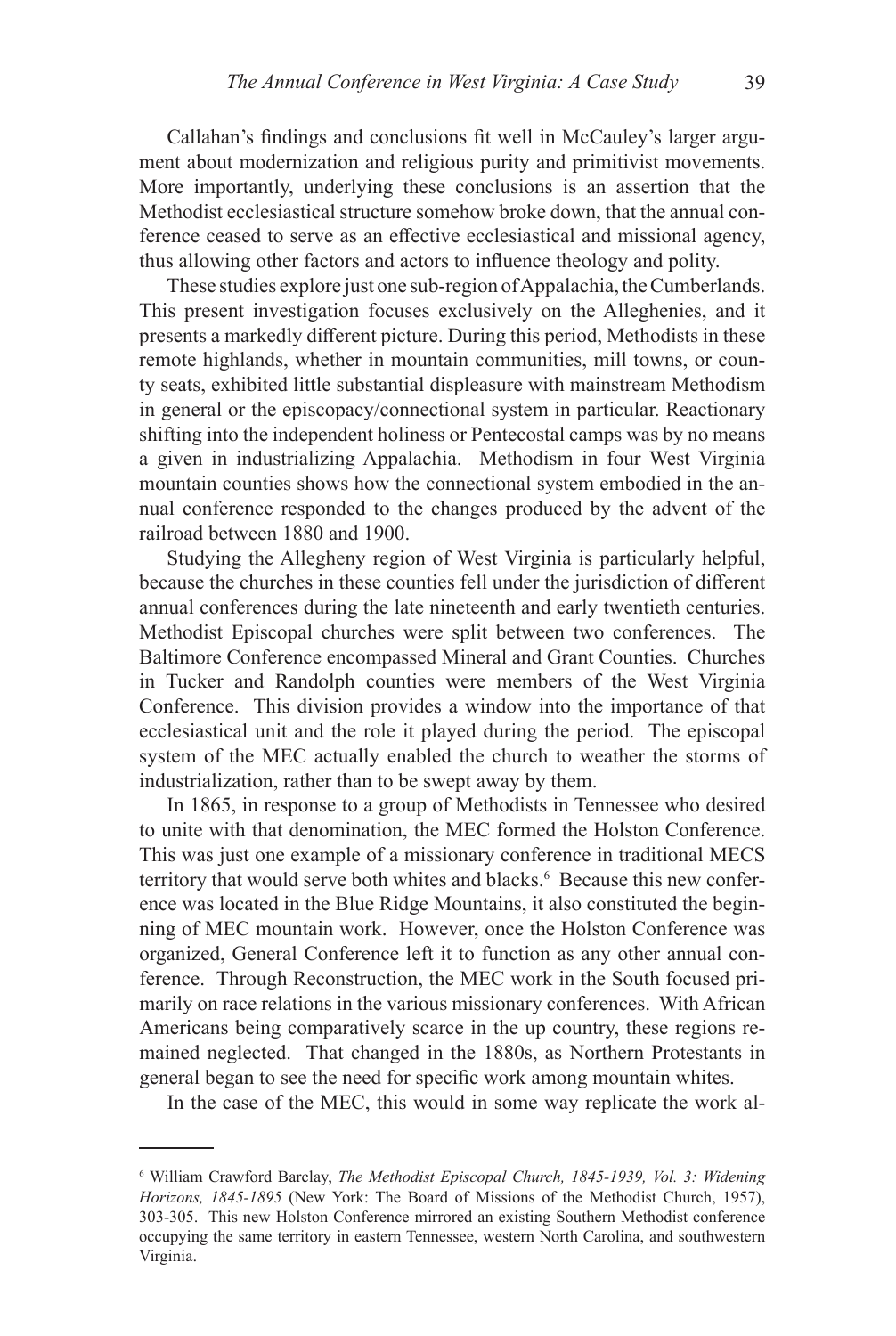ready being done among former slaves. The church hierarchy came to see Appalachians as a distinct people in need of spiritual and social uplift. Thus, in addition to sending missionaries, the denomination also built schools throughout the mountains. Much of the work was done in coordination with annual conferences and local church and non-sectarian voluntary societies. Women played an important role, especially in the settlement house movement, which began to spread to rural Appalachia in the late nineteenth century.<sup>7</sup>

This early attention on the southern mountains did not include West Virginia, despite the fact that industrialization meant rapid population growth. Annual conferences stepped in to fill the gap, following the General Conference lead in centralizing mission work.<sup>8</sup> State and local mission movements thrived, often with at best indirect support from the General Conference. Local congregations were expected to contribute to and support missions in their parts of the state, but state bodies ensured that the various districts had ample financial resources.<sup>9</sup>

The Missionary Society of the West Virginia Conference was independent, cooperating with that annual conference but not subject to its authority. Not until later did the annual conference, through the General Mission Committee, take control of the society by appointing its Board of Managers. Missionary gatherings convened in each district beginning in the 1896.<sup>10</sup>

Annual conference went a step further, taking its responsibilities seriously and seeing great potential in the rapidly growing mountain counties. The eastern panhandle fell under the jurisdiction of the Baltimore Conference. A proposed rail line connecting some of those counties with the interior counties promised to make communication and fellowship easier, creating a vital link between districts, circuits, and congregations. The mountains would no longer pose the same geographical challenge to connection.

In 1878, anticipating these changes, the West Virginia Conference petitioned the General Conference to re-configure the boundaries of the annual conference to include the entire state of West Virginia, as well as the eastern part of Garrett County, Maryland. In 1880, the Keyser church, located in Mineral County, notified the General Conference of its desire to remain in the Baltimore Conference and requested that national body not to alter the

<sup>&</sup>lt;sup>7</sup> "Bishop's Address," *Journal of the General Conference of the Methodist Episcopal Church*, 1884, 7. See also David E. Whisnant, *All That Is Native and Fine: The Politics of Culture in an American Region* (Chapel Hill: U North Carolina P, 1983), 19-34. One of the most well-known examples of a rural settlement house in West Virginia was the Scott's Run Settlement House, established in 1922 by women from Wesley Methodist Episcopal Church in Morgantown, West Virginia.

<sup>8</sup> Russell E. Richey, *The Methodist Conference in America: A History* (Nashville: Kingswood Books, 1996), 145, 146.

<sup>&</sup>lt;sup>9</sup> "Committee on Missions," Official Journal of the West Virginia Conference, Methodist Epis*copal Church,* 1884, 17.

<sup>10</sup> Carl E. Burrows, Robert B. Florian, and David F. Mahoney, *Melting Times: A History of West Virginia United Methodism* (Charleston, WV: Commission on Archives and History, West Virginia Conference, The United Methodist Church, 1984), 135, 136.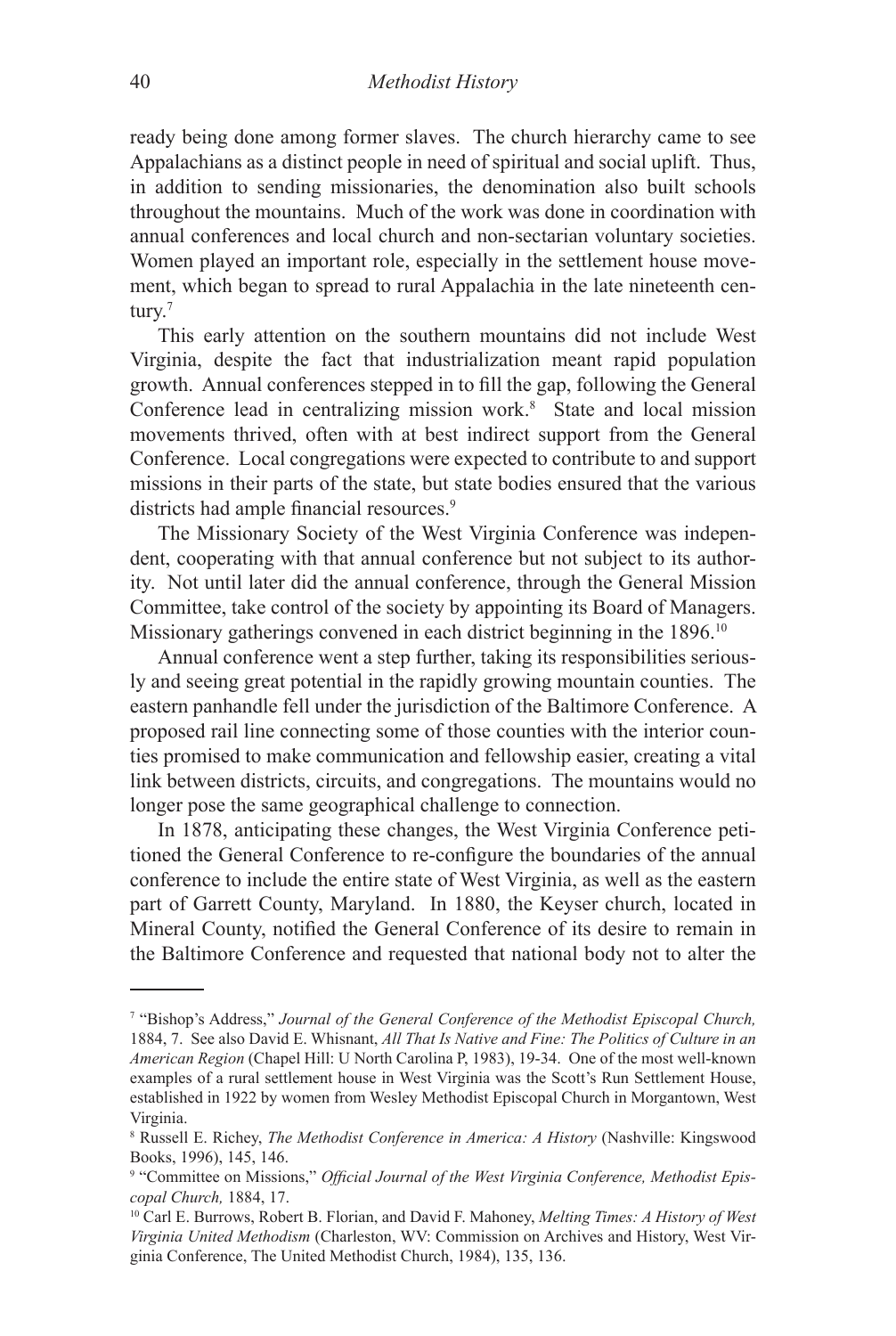boundaries. That annual conference in turn instructed its delegates to the General Conference to oppose any and all efforts at changing boundaries. They asserted "that the interests of the Church in those charges are better secured in connection with the Baltimore Conference, and that removal to the West Virginia Conference would be injurious to the charges and the conference."<sup>11</sup>

Baltimore's response reflects the same commitment to connectionalism, in and through the annual conference, that West Virginia demonstrated in pursuing those particular churches in the first place. Not only did the two annual conferences themselves assert their own importance and power; districts and circuits also understood the crucial role played by intermediary groups. Regardless of the outcome, both annual conferences responded to the changing situation in those specific parts of Maryland and West Virginia, seeing it as their responsibility to act for the improvement of the denomination. This incident reflected a trend of boundary adjustment that had been sweeping the MEC since the end of Civil War. At issue was the effort to balance existing conference boundaries, which had helped to create community and fellowship, with the need to continue the very mission that conference was designed to fulfill. Annual conferences, Russell Richey asserts, "knew themselves as bounded entities, as a brotherhood." They achieved the kind of relationship Wesley had with his lieutenants, and in so doing spread Methodism throughout their territories.<sup>12</sup> In times of flux, the understanding of "conference" might need to be flexible, in order to ensure the continuation of Methodism and its connectional faith.

The actions of the West Virginia Conference proved prescient. The railroad, named the West Virginia Central and Pittsburg [*sic*] Railway (WVC&P), did exactly what it was expected to do. The resultant growth further aggravated the situation between the two annual conferences. The new tracks began in Mineral County and proceeded southwest through Grant County, both of which fell under the jurisdiction of the Baltimore Conference. The WVC&P then entered the West Virginia Conference, running through Tucker and Randolph counties. Mission work in Tucker County led naturally to efforts in Grant and Mineral counties to the North. The western, mountainous portion Grant County had no real Methodist presence. Methodism had some hold in western Mineral County along the railroad, but most of its strength was in the northern and central parts of the county.<sup>13</sup>

<sup>&</sup>lt;sup>11</sup> "Home Mission Report," *Official Journal of the West Virginia Conference*, Methodist Epis*copal Church,* 1878, 58; "History of First Methodist Church" (Keyser, WV: s.n., n. date), 2. "Protest Against Removal of any Portion of Baltimore Conference Territory," *Minutes of the Baltimore Conference of the Methodist Episcopal Church* (Baltimore: Methodist Episcopal Book Rooms, 1880), 22.

<sup>&</sup>lt;sup>12</sup> The Methodist Conference in America, 138.<br><sup>13</sup> Ronald L. Lewis, *Transforming the Appalachian Countryside: Railroads, Deforestation, and Social Change in West Virginia, 1880-1920* (Chapel Hill, NC: U North Carolina P), 67. See also Alan R. Clarke, *The West Virginia Central and Pittsburgh Railway: A Western Maryland Predecessor* (Lynchburg, VA: TLC Publishing, 2003).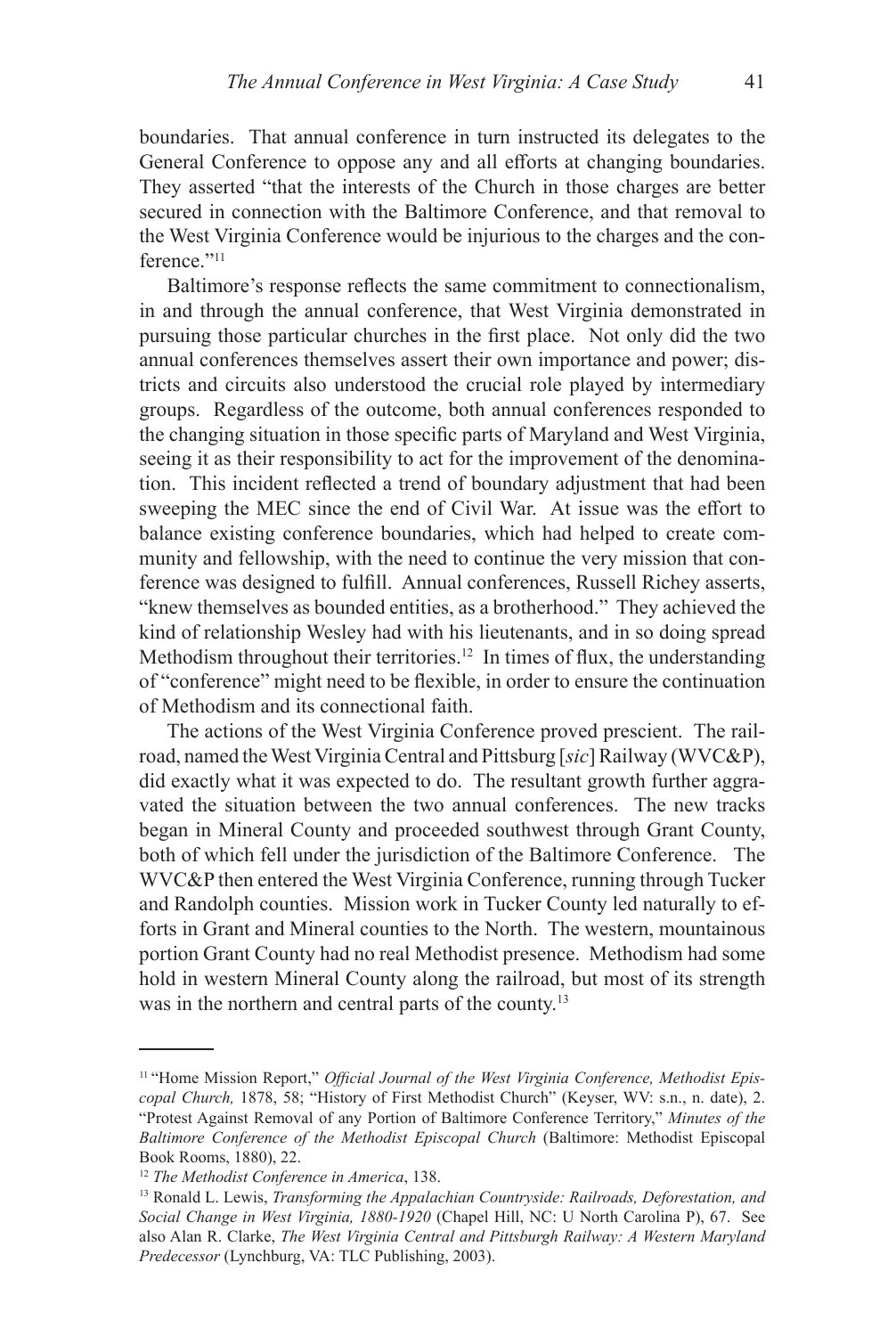In fact, actions had already been taken to evangelize these counties. In 1882, the Randolph Mission was established to serve parts Randolph and Tucker counties, where railroad construction was headed. A few years later, the Hambleton Mission was created, which consisted of parts of northern Tucker County, southwestern Grant County, and southeastern Garrett County, Maryland—all territory along the WVC&P.14 Grant County and that portion of Garrett County still lay within the Baltimore Conference bounds. But, as important as conference integrity was, the structure existed as a means to an end, not as an end in itself. The true end was evangelization, to expand the work of the existing circuits in both counties, taking advantage of the increases in population that were certain to occur with the coming of the railroad. As Richey recognizes, "Fraternity could and must be sacrificed for Methodism's mission and advancement."15 There was no national body involved in this endeavor. The state organization saw a need created by a changing situation and responded accordingly.

These actions reaped great rewards. By the 1890s, two churches— Bayard and Gormania—had been established directly along the mainline in Grant County, with a third founded about ten miles east in Mt. Storm. A fourth congregation had been formed in Blaine, just over the Mineral County line.<sup>16</sup> Throughout the second half of the decade, the Bayard congregation held a revival every year. Each lasted at least a month, and included two services every day. The protracted meeting in 1896 yielded ninety-six converts. Two years later, in an event the *Grant County Press* described as "the greatest revival ever held in Bayard, and doubtless in in this county," 116 people converted, eighty-five of whom joined the church. These meetings appeared to continue well into the twentieth century.17

The West Virginia Conference included all of those congregations in the Blaine Charge, which also included churches in western Garrett County, Maryland rightfully under its authority. In 1903, the annual conference, again technically acting outside its jurisdiction, put the three Grant County churches on a charge of their own; it also requested that General Conference transfer Mineral and Grant counties into West Virginia Conference jurisdiction. The Baltimore Conference, which counted the churches on its own records, objected, and no further action was taken.<sup>18</sup>

But this matter certainly was not dead. Two years later, the West Virginia Conference took up the issue again. It appointed a committee to meet with

<sup>14 &</sup>quot;Home Mission Report," *Official Journal of the West Virginia Conference, Methodist Episcopal Church*, 1882, 29; Mott, 13-15. The town referred to in the name of the circuit was actually Henry, WV, in Grant County. The current town of Hambleton, in Tucker County, was at the time called Hulings.

<sup>&</sup>lt;sup>15</sup> The Methodist Conference in America, 138.<br><sup>16</sup> "Historical Record: Mt. Storm United Methodist Church," Mt. Storm United Methodist Church, n.d., n.p; "Gormania Charge," Mt. Storm United Methodist Church, n.d., n.p.

<sup>&</sup>lt;sup>17</sup> "Bayard Letter," *Grant County Press* (Petersburg, WV), Dec. 4, 1896; "Bayard Letter," Dec. 17, 1897; "Big Revival," Dec. 11, 1898; "Bayard," March 2, 1917.

<sup>18 &</sup>quot;Report of Committee on West Virginia Conference," *Minutes of the Baltimore Annual Conference of the Methodist Episcopal Church*, 1905, 39.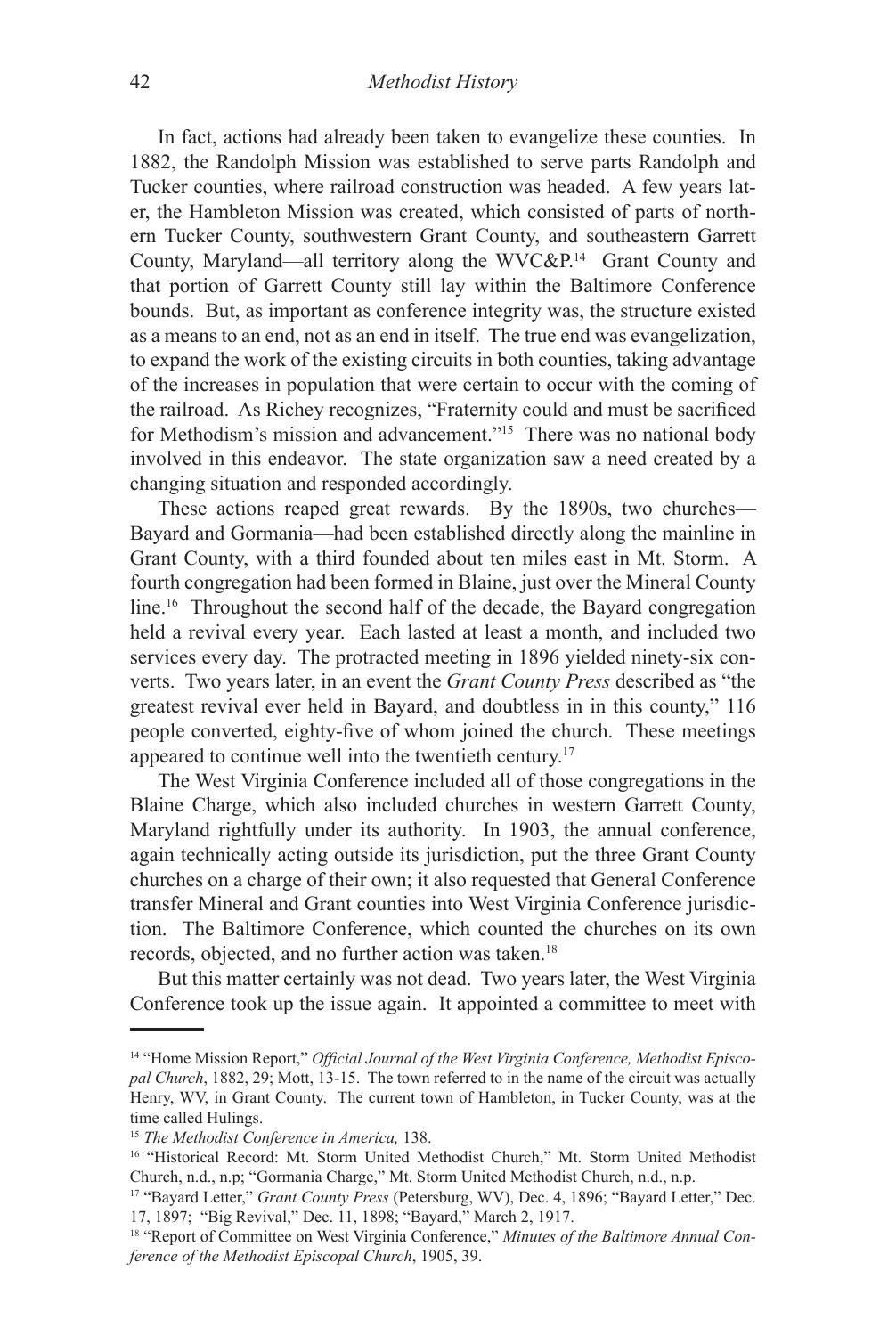representatives from the Baltimore Conference. The latter refused a meeting, instructed the Presiding Elder of the Frederick District to take steps to care for the churches under his supervision, and requested that the West Virginia Conference stop appointing pastors to the charges under dispute, something that body had been doing for a decade.19

A meeting between the two conferences finally occurred in 1906. The West Virginia Conference conceded that it had no ecclesiastical authority over Grant County. However, the Baltimore Conference admitted it had neglected the area. Had it not been for the work of Methodists in West Virginia, there would be no churches over which to quarrel. These congregations preferred to be in connection with the West Virginia Conference. Forcing those churches to remain under the control of the Baltimore Conference would not help ministry work in that area. Thus, the Baltimore Conference agreed formally to transfer three churches in Grant County and two churches in eastern Garrett County to the West Virginia Conference. However, the rest of the eastern panhandle, including the churches in Mineral County that occasioned the original dispute, remained in the Baltimore Conference.20

The West Virginia Conference kept the newly acquired Grant County churches on the Bayard charge by themselves, while the Garrett County congregations remained on the Blaine charge. Additional expansion prompted further division. The annual conference soon formed the Gormania charge, consisting of five Grant County congregations averaging approximately sixty members each during the period.<sup>21</sup>

The West Virginia Annual Conference certainly attended to the areas traditionally within its jurisdiction. The same mission project which evangelized the frontiers of the Baltimore Conference also served the southern sections of the WVC&P. In November, 1886, shortly after the creation of the Hambleton Mission, Rev. S. P. Archer held a revival in that town in Tucker County at which thirty people converted and joined the Methodist church. In January, 1887, he held a revival in nearby Davis which yielded fourteen conversions, with many more joining the church, swelling its ranks to fifty members. Because the town of Davis was at time the southern terminus of the WVC&P, its population grew rapidly, and the church became a station that same year.<sup>22</sup> In 1890, the Randolph Mission finally established a viable station church in the new town of Elkins in Randolph County, reflecting its growing importance to the region and the success of the railroad. Between

<sup>&</sup>lt;sup>19</sup> "Report of Committee on West Virginia Conference," 39; "Concerning Boundary Dispute," *Official Journal of the West Virginia Conference, Methodist Episcopal Church*, 1905, 72, 73.

<sup>20</sup> "Joint Commission on Boundary of Baltimore and West Virginia Conferences," *Official Journal of the West Virginia Conference, Methodist Episcopal Church,* 1906, 103, 104.

<sup>21</sup> "Statistical Report," *Official Journal of the West Virginia Conference, Methodist Episcopal Church,* 1906, n.p.; 1910, 114; 1920, n.p.

<sup>&</sup>lt;sup>22</sup> Pearle G. Mott, *History of Methodism in Davis, West Virginia: 1884-1965* (S.l.: s.n., 1965), 16. By 1895, the church already had 150 members. Membership hovered between 140 and 150 through the Progressive Era ("Oakland District Report," *Official Journal of the West Virginia Conference, Methodist Episcopal Church,* 1895, n.p.; 1900, 66, 67; 1910, 114 ; "Elkins District Report," 1920, n.p.).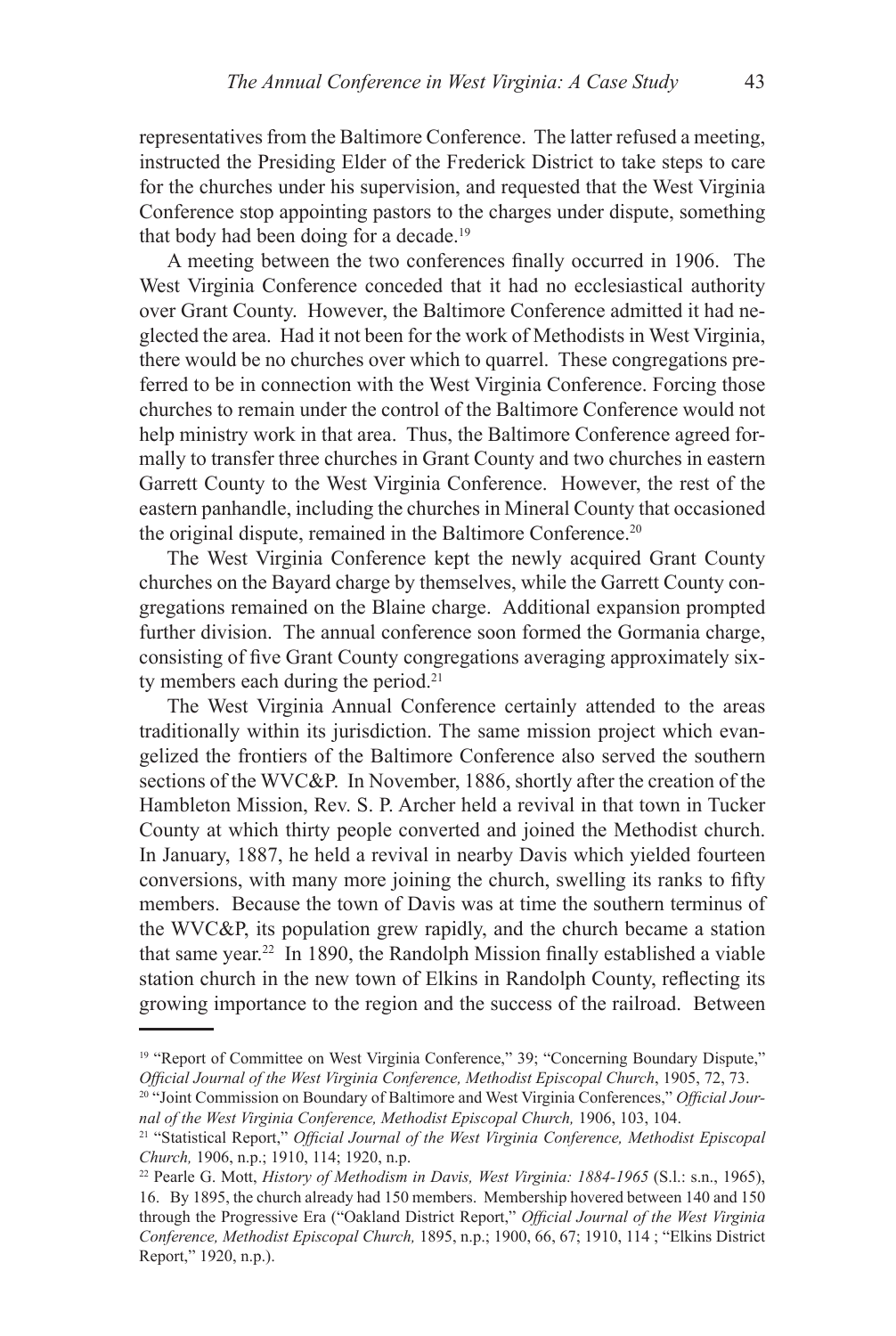1895 and 1905, the congregation increased from ninety to 320 members. By 1920, it boasted nearly 1,100 members, making it the largest church in the county and the largest along the West Virginia Central and Pittsburgh mainline.<sup>23</sup>

This is just a snap-shot of Methodist growth in the region. By 1920, the MEC had a total of fifteen circuits and thirty-three individual congregations along the railroad in the mountain counties of the Allegheny highlands. That was an increase of thirteen circuits and eighteen individual congregations over the span of about forty-five years.24 This regional success should really come as no surprise. The Methodist Episcopal Church was the largest denomination in the entire state of West Virginia at the time, with the annual conference playing a crucial role in its growth by fulfilling a covenant of missional commitment.25

The work of the West Virginia Conference during the Gilded Age and Progressive Era demonstrates the two-sided understanding of "conference" in the history of American Methodism and the effectiveness of that system. The outworking of and interplay between the structure and spirit of connectionalism through conference is evident in the Mountain State. As the railroad pushed into the mountains, the annual conference responded by establishing missionary organizations to meet the needs of the people in those regions. In turn, those missionary organizations, once established, ensured that the people were engaged in Christian conversation by founding new local churches and strengthening existing ones. Finally, Christian conversation extended back up the denominational hierarchy when these new congregations desired to unite with the West Virginia Conference and solidify the bonds initially forged in conference.

In short, Methodist connectionalism was at once institutional and relational, tangible and conceptual, rational and emotional. The actions and attitudes of the annual conference reveal this type of understanding. The system, if working properly, would form a conduit connecting people with

<sup>23</sup> Hallie Kyle, ed., "Methodist Episcopal Church, 1890-1904," *Our Church History: Woodford United Methodist Church* (Elkins, WV: Self Published, 1987), n.p.; "Buckhannon District Report," *Official Journal of the West Virginia Conference, Methodist Episcopal Church,* 1870, n.p.; 1895, n.p; 1905, 74; "Elkins District Report," 1920, 78.

<sup>&</sup>lt;sup>24</sup> Statistical Report," *Official Journal of the West Virginia Conference of the Methodist Episcopal Church*, 1875, n.p.; "Statistical Report," *Minutes of the Baltimore Annual Conference of the Methodist Episcopal Church* (Baltimore: William K. Boyle and Son, 1875), 86, 87; "General Statistics," *Minutes of the Baltimore Conference of the Methodist Episcopal Church (Baltimore:* William K. Boyle & Son, 1920), 122; "Elkins District Report," *Official Journal of the West Virginia Conference, Methodist Episcopal Church,* 1920, 78.

<sup>25 &</sup>quot;Statistical Report," *Official Journal of the Western Virginia Conference, Methodist Episcopal Church, South*, 1920, n.p.; "Table," *Minutes of the Baltimore Conference of the Methodist Episcopal Church, South*, 1920, n.p.; For comparison with other denominational statistics, see *Religious Bodies, 1926, Volume 2, Separate Denominations. Statistics, history, doctrine, organization, and work* (Washington: United States Government Printing Press, 1929); Russell E. Richey, "Introduction," in *Connectionalism: Ecclesiology, Mission, and Identity*, ed. Russell E. Richey, Dennis M. Campbell, and William B. Lawrence (Nashville, TN: Abingdon Press, 1997), 5.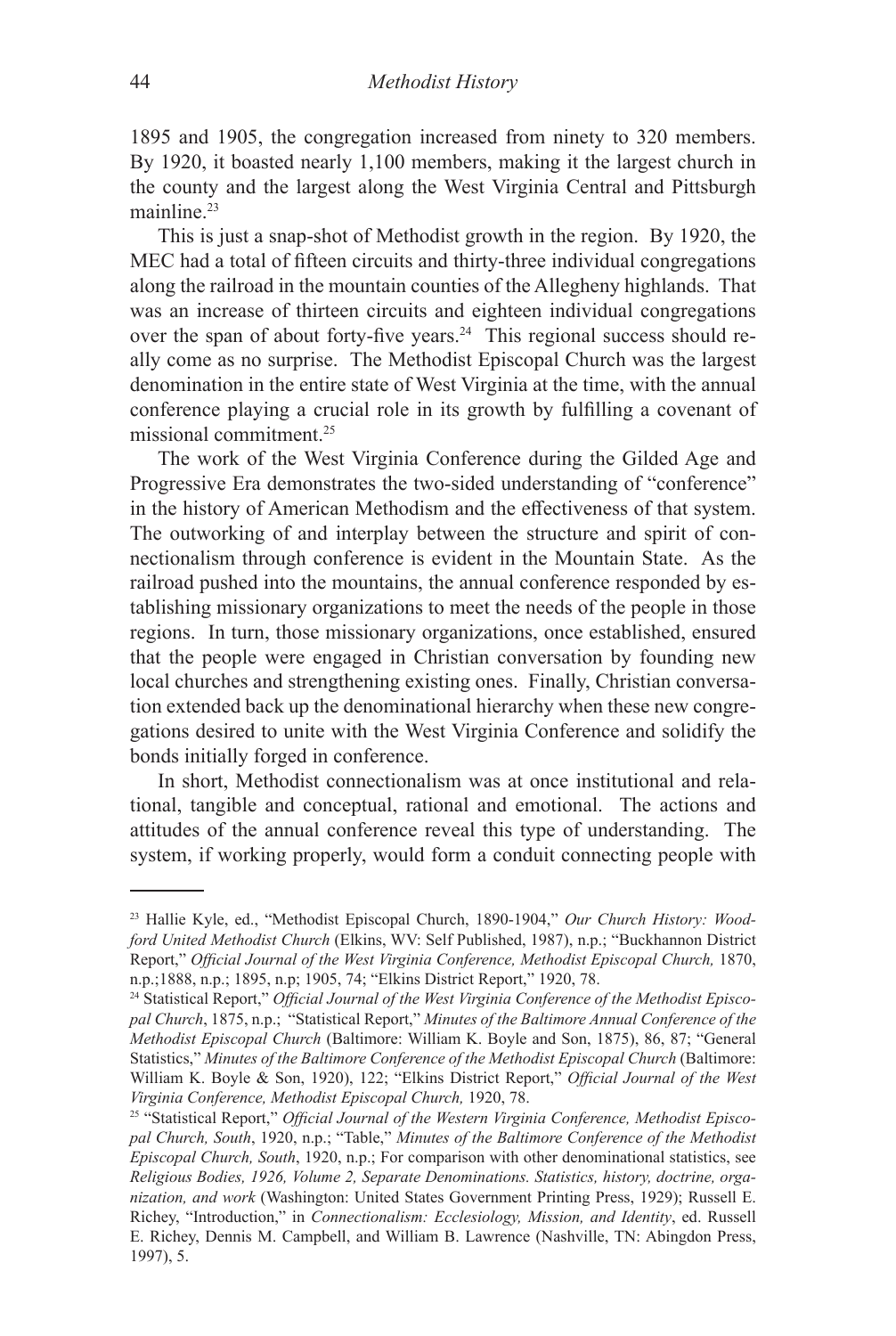the message of the gospel and the Methodist identity. During the Gilded Age and Progressive Era in West Virginia, the West Virginia Conference embodied these principles, and so produced these results.

Penny Edgell Becker argues that while the connectional system fosters intensely strong bonds within and between local congregations, it also fuels an outward focus on mission work and activism. "Connectionalism implies a strong preference for public over private religion," she concludes.26 At various levels in the mountains of West Virginia, Methodists exhibited this concern for those inside and outside their own communion. The annual conference, the institutional manifestation of connectionalism, displayed an outward focus by re-enforcing that emphasis in constituent districts and by expanding out into unreached territory, thereby practicing and working out connection. They sought to include those at the margins of their ecclesial boundaries and even those without those boundaries—physically and spiritually. By expanding the physical bounds of conference, Methodists in the mountains of West Virginia expanded the spiritual bounds of conference by including more people in Christian conversation, by encouraging more people to talk about what it meant to a Methodist. This was precisely the purpose Francis Asbury himself had intended for the episcopal system in America.<sup>27</sup>

This process and the relationships it created, which brought the West Virginia Conference into conflict with the Baltimore Conference, exemplify the ambivalence over denominational machinery that Richey points out is a hallmark of American Methodism.<sup>28</sup> The task of the annual conference that is, overseeing *spiritual development* within its bounds—came into conflict with the authority of the annual conference—of *overseeing* spiritual development within its bounds. The connectional system of the episcopacy produced positive and negative results, and since the machinery itself is missional, it should come as no surprise that such a conflict should result from missionary activity. In fact, the boundary dispute between the West Virginia and Baltimore Conferences was just one in series of similar annual conference disagreements dating to the Reconstruction Era.29

This tension between purpose and process is particularly ironic. At first glance, it would appear that in this situation, in order for conference—both physical and spiritual—to be realized for one group of Methodists, conference for another group of Methodists had to be broken. However, the true dual meaning of conference was never realized between the Baltimore Conference and the counties at the western edge of its jurisdiction. While

<sup>26</sup> Penny Edgell Becker, "Understanding Local Mission: Congregational Models and Public Religion in United Methodist Churches," in *Connectionalism: Ecclesiology, Mission, and Identity*, ed. Russell E. Richey, Dennis M. Campbell, and William B. Lawrence (Nashville, TN: Abingdon Press, 1997), 268.

<sup>27</sup> David Hempton, *Methodism: Empire of the Spirit* (New Haven, CT: Yale UP, 2005), 101. 28 Russell E. Richey, *Methodist Connectionalism: Historical Perspectives* (Nashville, TN: Gen-

eral Board of Higher Education and Ministry, 2009), 172-174.

<sup>29</sup> *The Methodist Conference in America,* 135-137.